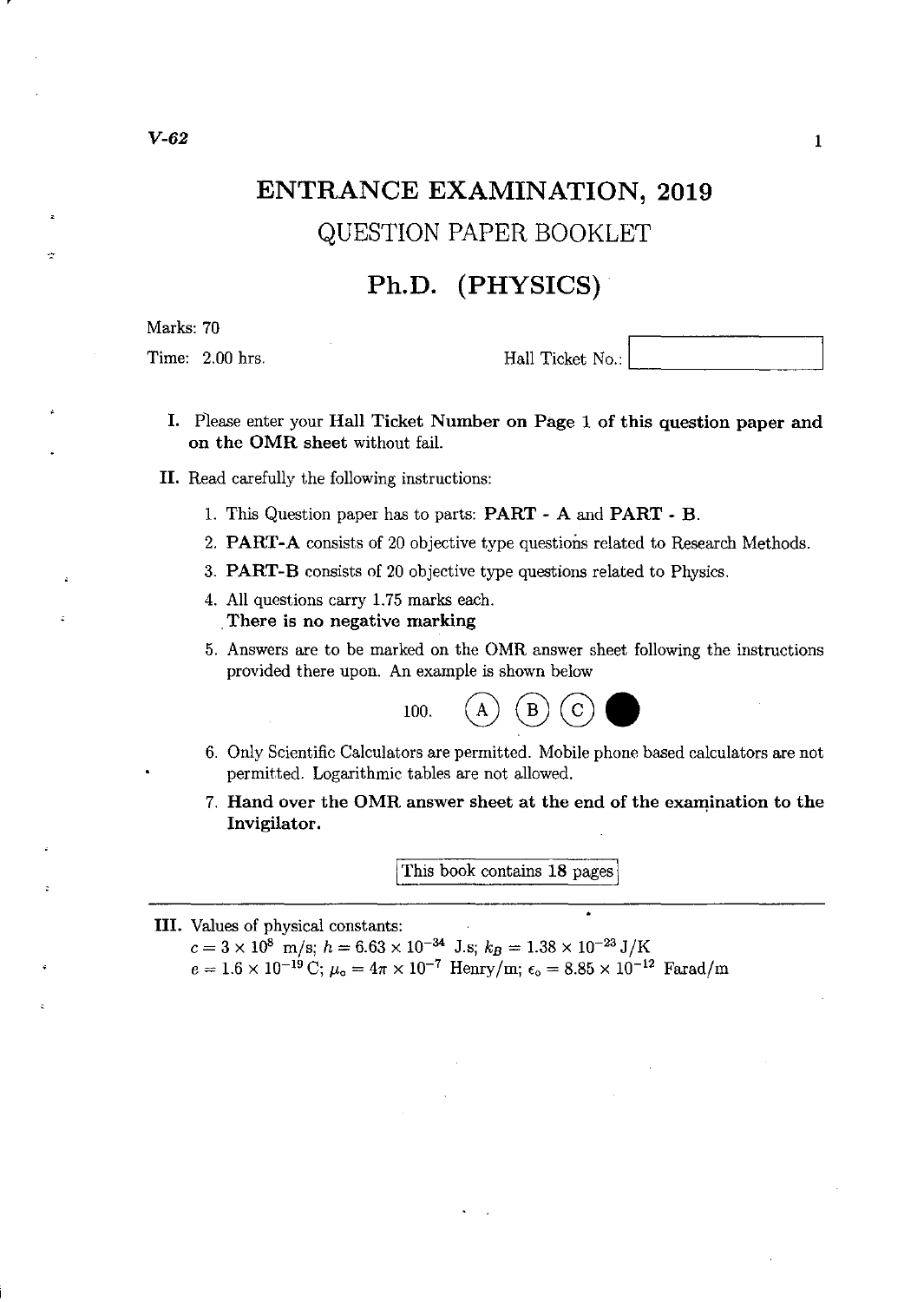This page intentionally left blank. Blank sheets are provided for rough work at the end of this booklet

r

ż,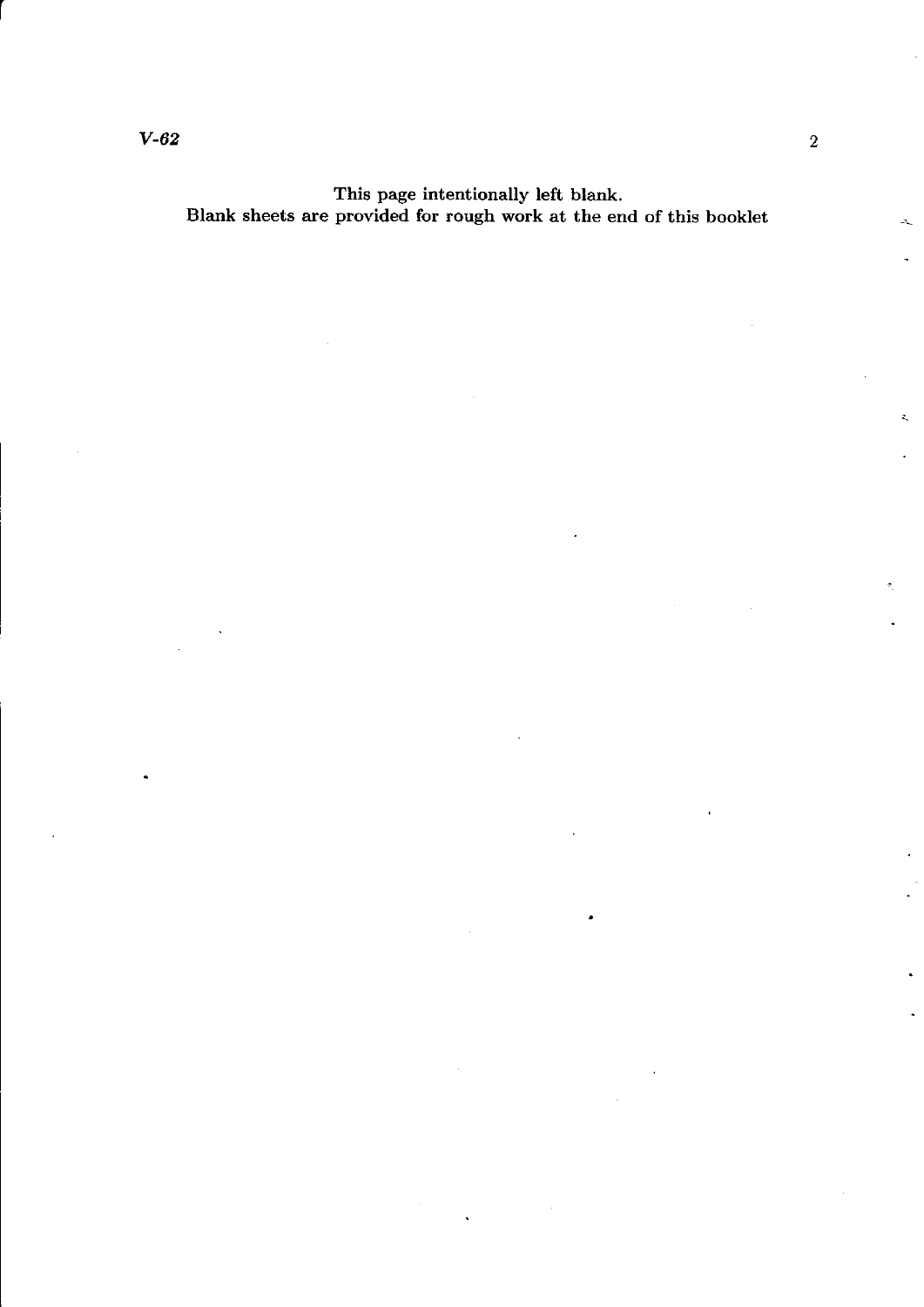#### *V-62* 3

 $\ddot{\phantom{0}}$ 

# **PART-A**

- 1. From a group of 4 scientists and 3 engineers, the number of ways of forming a committee of 5 members such that there are at least 3 scientists in the committee is
	- **A. 10**
	- **B. 12**
	- **C.** 15
	- **D. 20**

2. The missing number in the series  $0, 7, 26, \dots$ , 124 is

- **A.** 60
- **B. 61**
- **C.** 62
- **D. 63**
- 3. A boy says, "I have many pencils. All of them are red except 3. All of them are green except 2. All of them are blue except 3". The total number of pencils the boy has.is
	- **A.** 4
	- **B.** 5
	- **C.** 6
	- **D.** 8

4. If  $a = \sqrt{3 + \sqrt{3 + \sqrt{3 + \dots}}},$  then the value of a is

**A.** 
$$
\frac{1+\sqrt{12}}{2}
$$
  
\n**B.** 
$$
\frac{1+\sqrt{13}}{2}
$$
  
\n**C.** 
$$
\frac{1+\sqrt{7}}{2}
$$
  
\n**D.** 
$$
\frac{1+\sqrt{11}}{2}
$$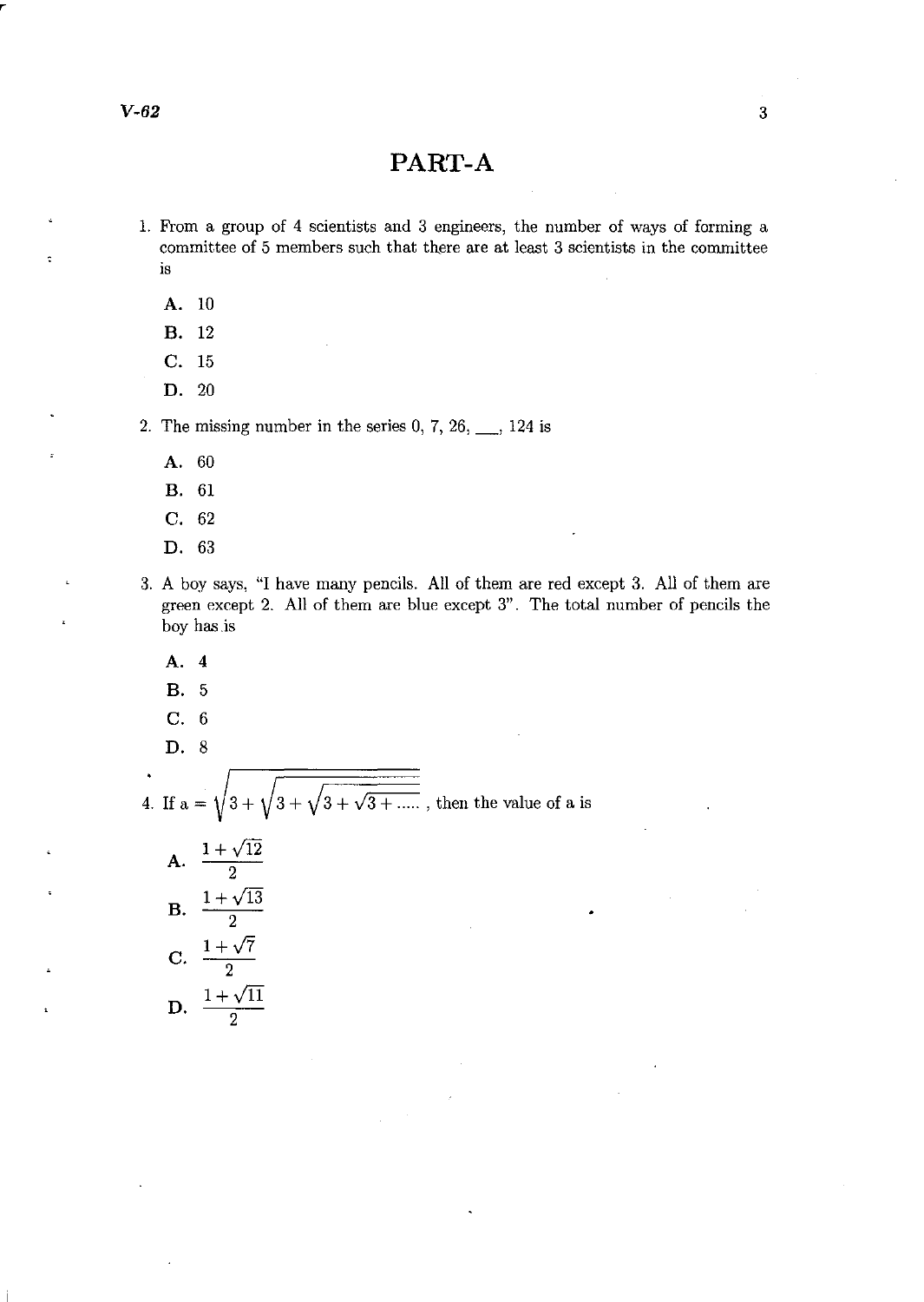r

5. The number of diagonals in a convex polygon with  $n$ -sides are:

A. 
$$
\frac{n(n-3)}{2}
$$
  
B.  $(n-2)$   
C. 
$$
\frac{n(n-1)}{2}
$$
  
D. 
$$
\frac{(n-1)(n-2)}{2}
$$

- 6. **In** a mall, a child runs fast on a moving platform from one end to the other, taking 2.5 s. Then she turns back and runs at the same speed on the moving platform to her starting point, taking 10 s. The ratio of the child's running speed to the platform's speed is
	- **A.** 2/3
	- **B.** 3/2
	- **C.** 4/3
	- **D.** 5/3
- 7. On earth, a coconut falls on ground from a tree (of certain height) in 1 second. On a planet which has twice the mass of the earth (but same atmospheric conditions), the time (in seconds) taken by the coconut to fallon ground from the same height **is,** 
	- **A.** 0.250
	- **B.** 0.577
	- **C.** 0.707
	- **D.** 0.816
- 8. A vector  $\vec{A}$  points vertically upward and vector  $\vec{B}$  points towards north. Then the vector  $\vec{A} \times \vec{B}$ 
	- **A.** points towards west
	- **B.** points towards east
	- **C.** is zero
	- **D.** points vertically downward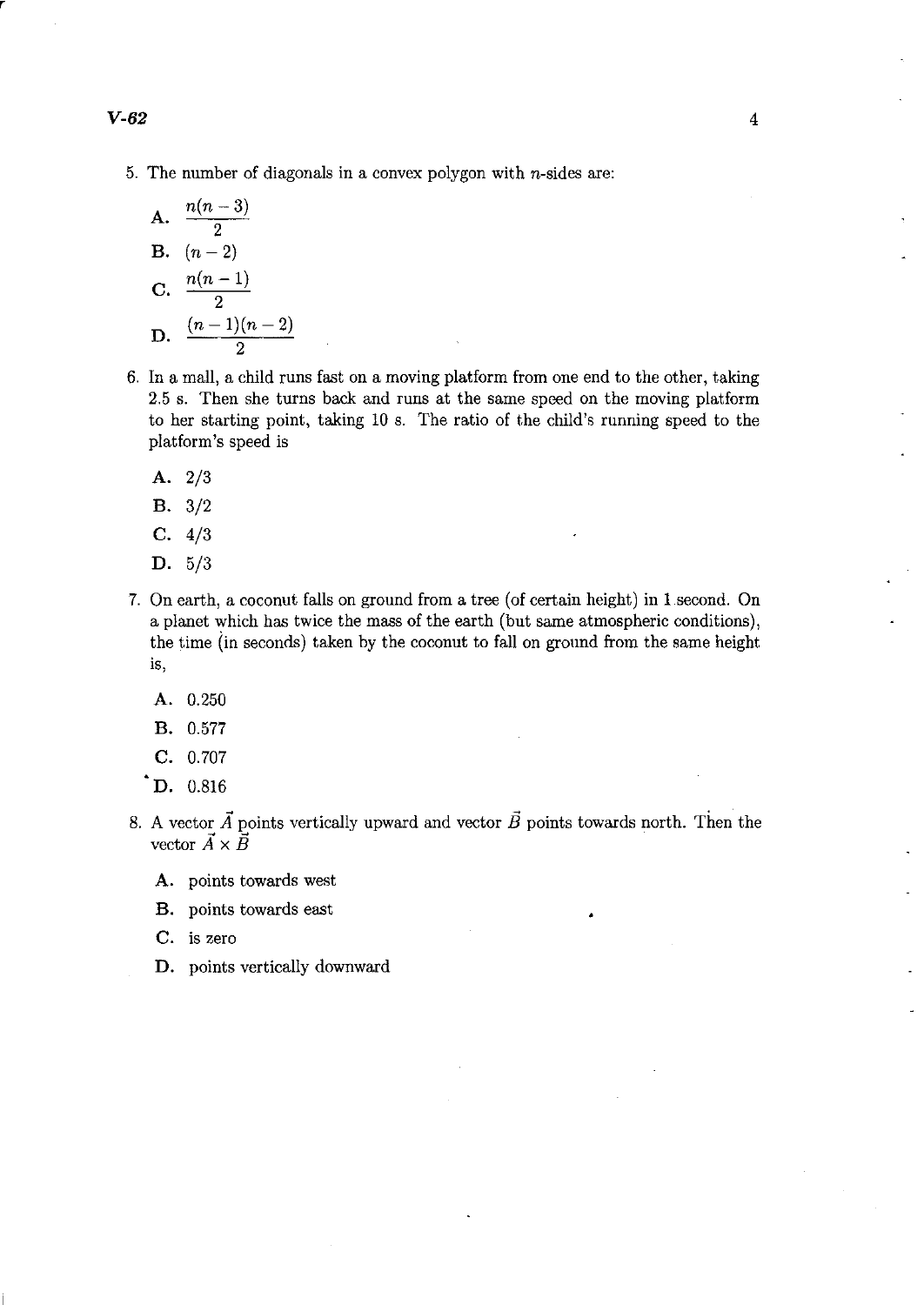r,

- 9. The solution of the differential equation  $log_e(\frac{dy}{dx}) = 3x + 4y$  (where  $c_1, c_2, c_3, c_4$  are constants) is
	- A.  $4e^{3x} 3e^{-4y} = c_1$
	- **B.**  $3e^{-4y} + 4e^{3x} = c_2$
	- **C.**  $4e^{4y} 3e^{-3x} = c_3$
	- **D.**  $3e^{-3x} + 4e^{4y} = c_4$

10. Which of the following statements is true about the function  $y = x^2 - 4$  ?

- **A.** The curve crosses  $x$ -axis at origin
- **B. It** crosses x-axis at a single, non-zero point
- **C. It** crosses x-axis at two points
- **D. It** does not cross x-axis at all
- 11. The product of the eigenvalues of the matrix  $e^{A}$ , where

$$
A = \begin{pmatrix} a & 0 & 0 \\ 0 & 0 & b \\ 0 & b & -a \end{pmatrix}
$$

is

A.  $e^{2b}$ 

**B.**  $e^{a+b}$ 

 $C. \quad e^{a-b}$ 

- **D.** 1
- 12. There are two spherical soap bubbles  $A, B$  of radii  $R_1$  and  $R_2$  respectively such that  $R_1$  is greater than  $R_2$ . If they are joined by connecting a narrow tube between them, then which of the following is true?
	- **A.** The radius of A will increase and B will decrease until B disappears.
	- **B.** The radius of *B* will increase and *A* will decrease until they are equal.
	- **C.** The radius of *B* will increase and *A* will decrease until *A* disappears.

•

D. The raidus of  $A$  will increase and  $B$  will decrease until they are equal.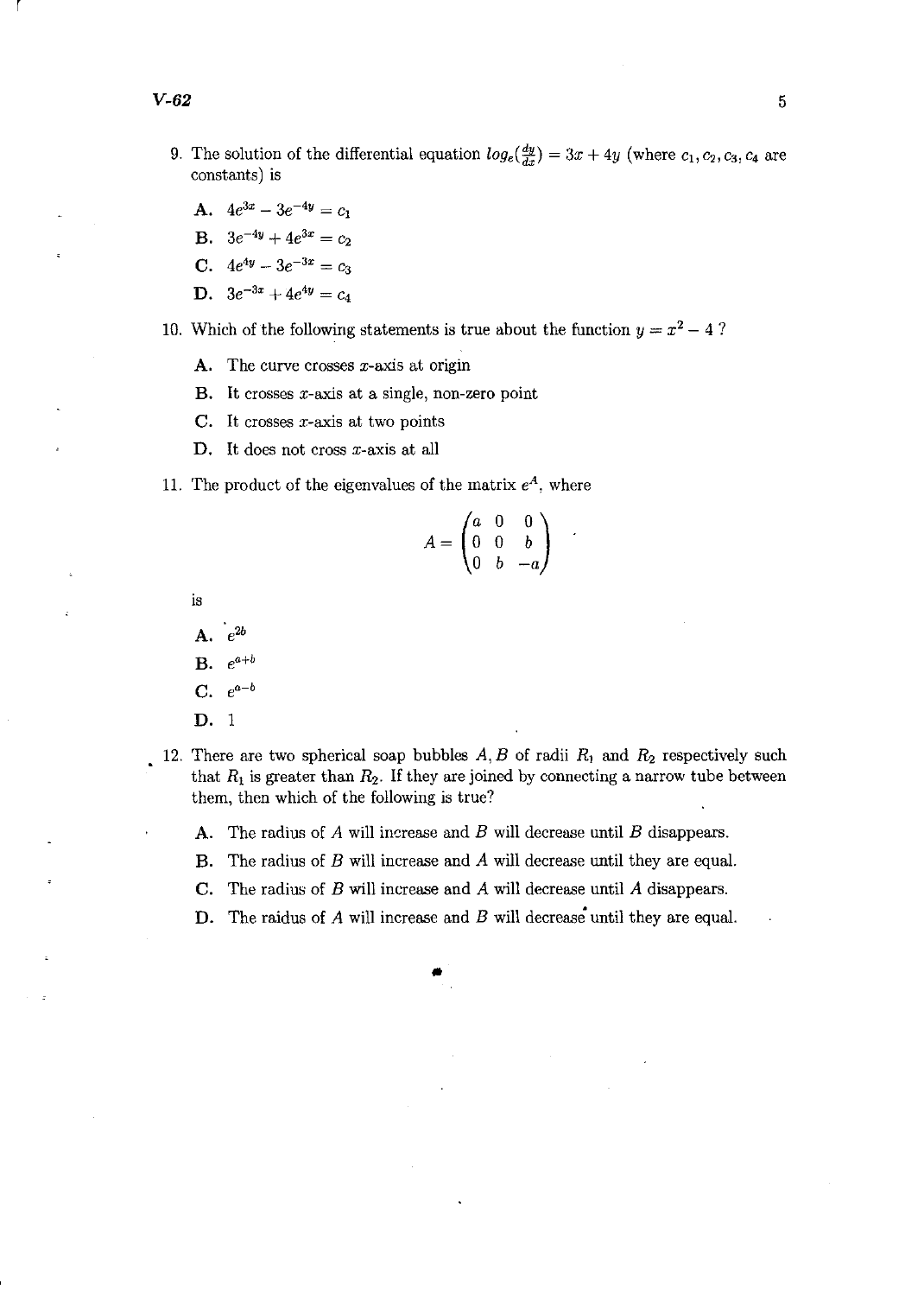- 13. A person travels by train starting from a city A at 6.00 AM and reaches another city B (which is 240 km away) at 10.00 AM. After waiting for half an hour he takes a bus and reaches another city C (which is 110 km away from B) at 1.00 PM. After a halt of 3.00 hours in city C he takes a train which takes him back to city A at 9.00 PM the same day. If the three cities lie along a straight line with B lying in between A and C, then the average speed of the round trip of the person is, approximately,
	- A. 55.8 km/hour
	- B. 60.9 km/hour
	- C. 66.6 km/hour
	- D. 69.7 km/hour
- 14. The work function for Ni is 4.1 eV. If light of wavelength 400 nm is incident on Ni, which of the following statements is correct?
	- A. There will be no emission of photoelectrons
	- B. There will be emission of photoelectrons with no kinetic energy
	- C. The emission of photoelectrons will depend upon the intensity of the incident light.
	- D. Photoelectrons will be emitted with a finite kinetic energy
- 15. The electric field of a light wave is given by

$$
\vec{E} = \hat{x}E_o \cos(\omega t - kz) + \hat{y}E_o \cos(\omega t - kz + \frac{\pi}{2})
$$

where  $\hat{x}$  and  $\hat{y}$  denote unit vectors along x axis and y axis respectively. The above equation represents a

- A. linearly polarized light propagating in the *z* direction
- B. left circularly polarized light propagating in  $x$  direction
- C. elliptically polarized light propagating in the *z* direction
- D. right circularly polarized light propagating in *z* direction
- 16. A perfectly conducting and movable wall divides a container of gas into two systems so that the two systems can exchange energy. In equilibrium, which two physical quantities become equal on two sides of the wall?
	- A. pressure and entropy
	- B. temperature and volume
	- C. entropy and temperature
	- D. pressure and temperature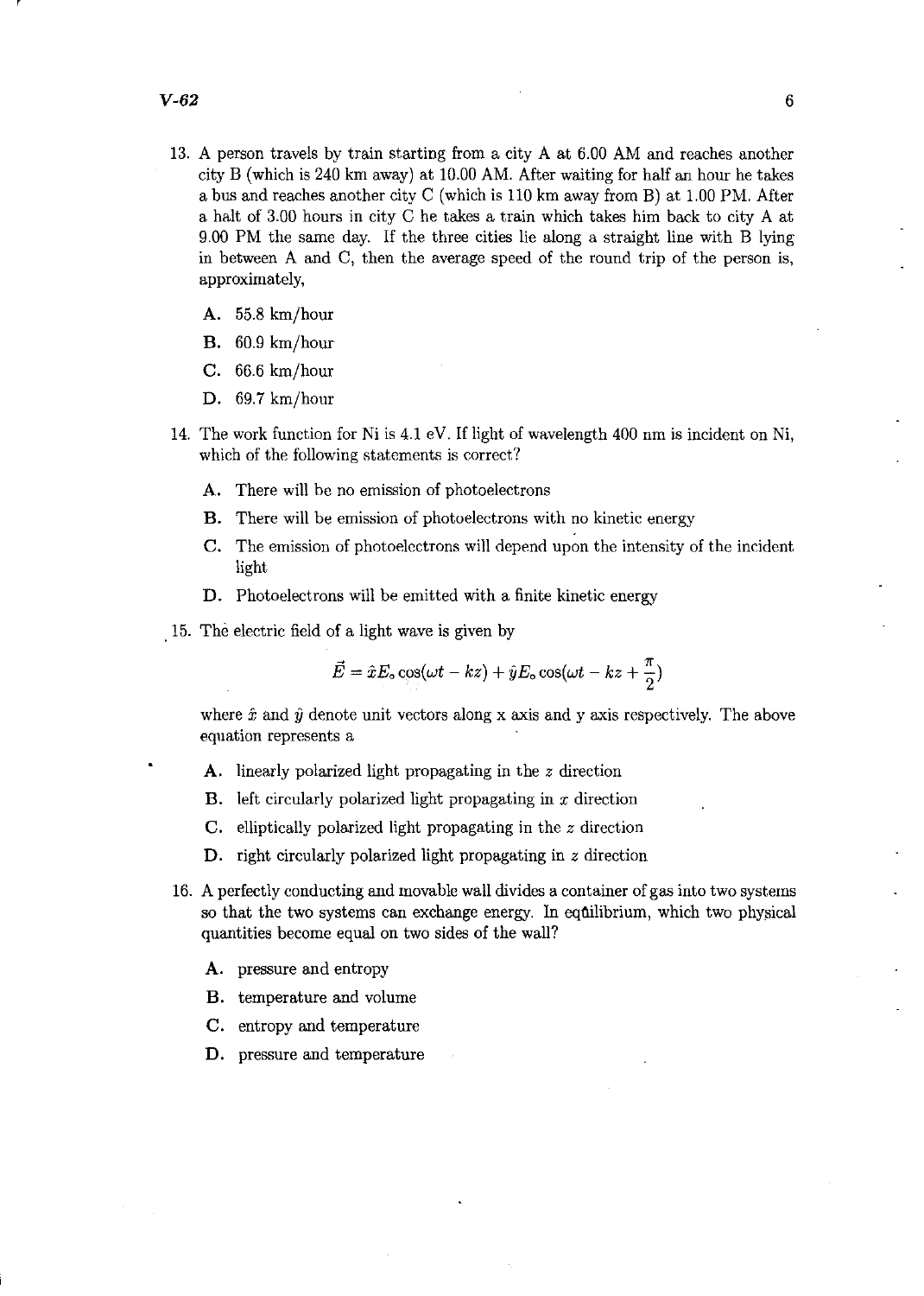- 17. The number of all possible microstates,  $\Omega(N, E, V)$  of an isolated system consisting of a classical ideal gas with total energy *E* is related to number of particles Nand volume *V* as
	- A.  $\Omega \propto N V$
	- **B.**  $\Omega \propto V^N$
	- C.  $\Omega \propto N^V$
	- D.  $\Omega \propto e^{NV}$
- 18. Given that a piece of *n*-type silicon contains  $8 \times 10^{21}$  m<sup>-3</sup> phosphorus impurities atoms, calculate the carrier concentration at room temperature. Assume that the intrinsic electron concentration in silicon at room temperature is  $1.6 \times 10^{16}$ m<sup>-3</sup>. The carrier concentration at room temperature is
	- A.  $1.5 \times 10^8$  m<sup>-3</sup>
	- **B.**  $5.8 \times 10^{10}$ m<sup>-3</sup>
	- C.  $7.0 \times 10^{12}$ m<sup>-3</sup>
	- D.  $3.2 \times 10^{10}$ m<sup>-3</sup>
- 19. The voltage gain of a Bipolar Junction Transistor amplifier drops at high frequency due to
	- A. the internal junction and coupling capacitors
	- B. the coupling and bypass capacitors
	- C. the stray-wiring and bypass capacitors
	- D. the internal junction and stray-wiring capacitors
- 20. The amount of current flowing through the  $6\Omega$  resistor in the following network is



A. 0.2 A B. 0.4 A C. 0.8A D. 2.0A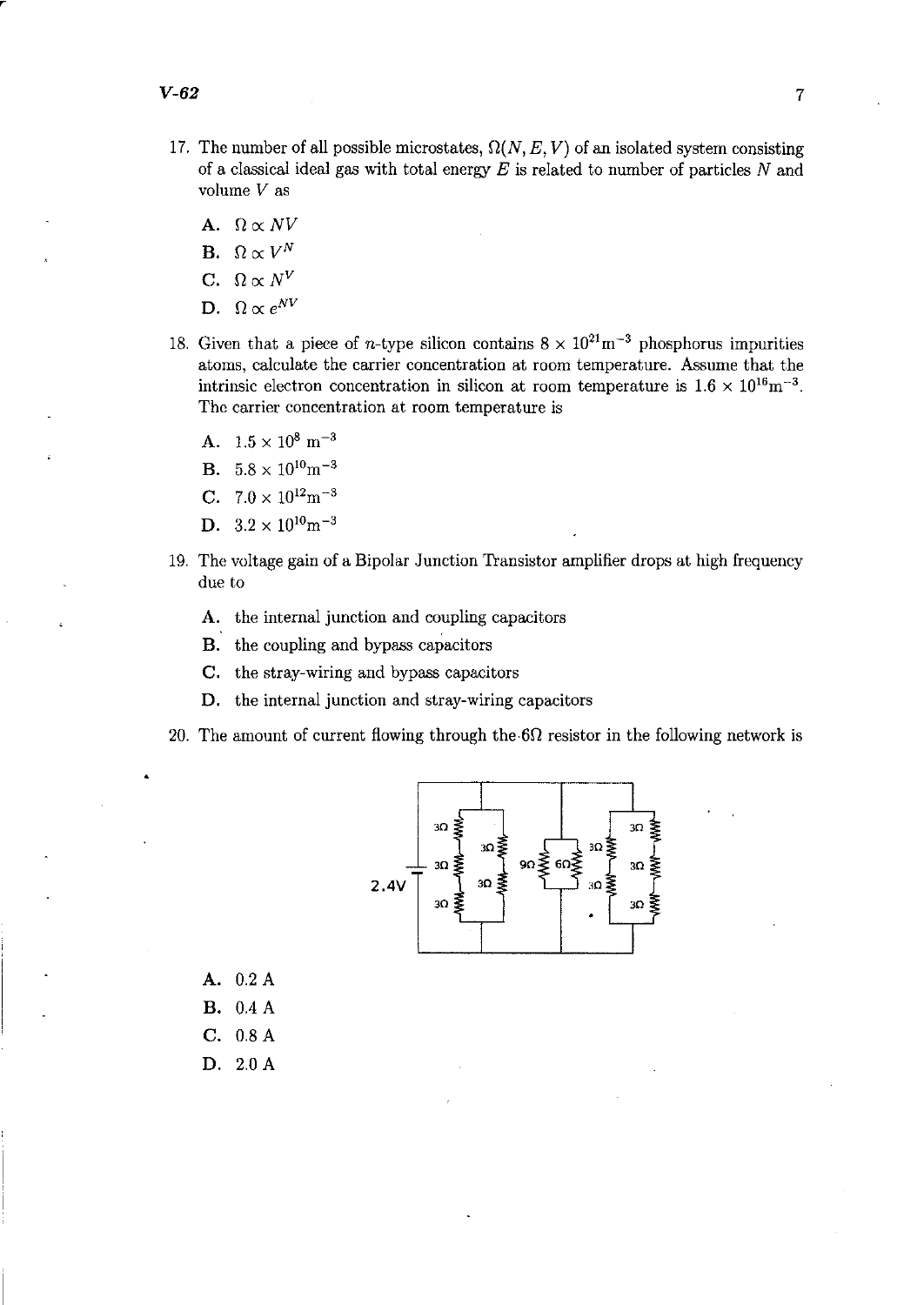## **PART-B**

21. The residue at the singularity of the complex function  $f(z) = \frac{1-z}{(1-2z)^2}$  is

- A.  $-1/3$
- B. 1/3
- C. 1/5
- D. -1/4
- 22. The Fourier Tranform  $g(\omega)$  of the function,  $f(t) = e^{-\alpha|t|}$  (defined along the real line, where  $\alpha > 0$ ) is

A. 
$$
\frac{1}{\sqrt{2\pi}} \frac{\alpha}{\alpha^2 + \omega^2}
$$
  
\nB. 
$$
\frac{1}{\sqrt{2\pi}} \frac{\alpha}{\alpha^2 - \omega^2}
$$
  
\nC. 
$$
\frac{1}{\sqrt{2\pi}} \frac{2\alpha}{\alpha^2 + \omega^2}
$$
  
\nD. 
$$
\frac{1}{\sqrt{2\pi}} \frac{2\alpha}{\alpha^2 - \omega^2}
$$

- 23. Two relativistic particles are moving in free space along positive x-axis and negative x-axis with velocities  $\vec{v}_1 = v\hat{x}$  and  $\vec{v}_2 = -v\hat{x}$  respectively. The speed of one particle with respect to the other will be
	- A. 0
	- B. *2v*
	- C.  $2v/(1-v^2/c^2)$
	- **D.**  $2v/(1+v^2/c^2)$
- 24. Three charges are located as follows: charge  $+2q$  at  $(0, a, a)$ , charge  $+q$  at  $(0, -a, a)$ and charge  $-q$  at  $(0,0,-a)$  in a coordinate system with unit vectors,  $\hat{x}$ ,  $\hat{y}$  and  $\hat{z}$ . The dipole moment of this distribution is
	- A.  $\vec{p} = qa(\hat{y} + 4\hat{z})$
	- **B.**  $\vec{p} = qa(\hat{x} + 2\hat{y})$
	- C.  $\vec{p} = qa(\hat{y} + 3\hat{z})$
	- D.  $\vec{p} = qa(2\hat{x} + 4\hat{y})$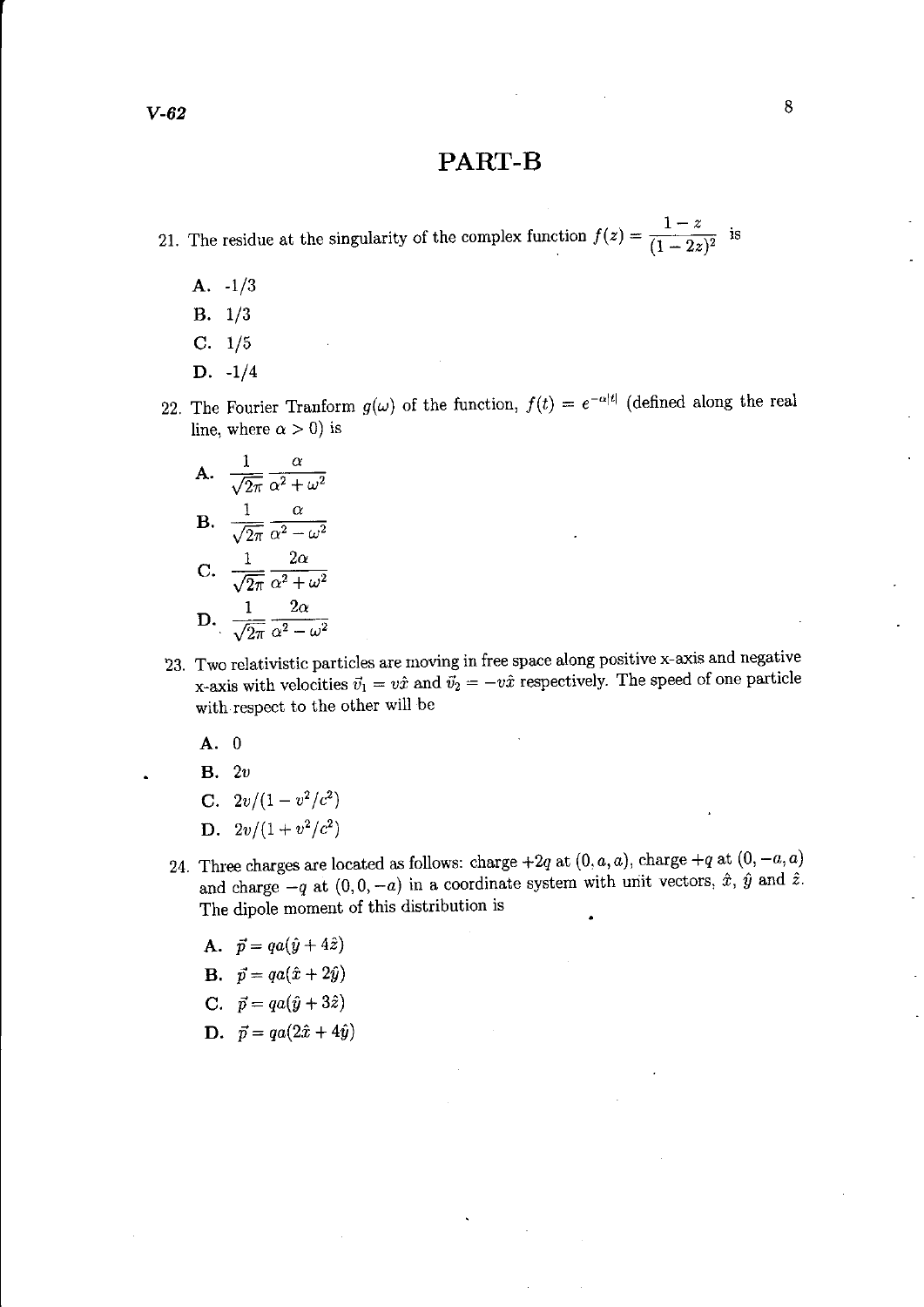25. The magnitude of the magnetic field at the center point  $P$ , of the loop which carries a steady current  $I$  is



B. 
$$
B = \frac{\mu_0 I}{2} \left( \frac{1}{b} - \frac{1}{a} \right)
$$
  
\nC. 
$$
B = \frac{\mu_0 I}{8} \left( \frac{1}{b} - \frac{1}{a} \right)
$$
  
\nD. 
$$
B = \frac{\mu_0 I}{2} \left( \frac{1}{a} - \frac{1}{b} \right)
$$

26. The electric and magnetic fields of an electromagnetic wave, in a given region of space is given by  $\vec{E}(r, t) = \hat{y}E_0e^{-kz}\cos(kx-\omega t)$  and  $\vec{B}(r, t) = \hat{z}B_0e^{-kz}\cos(kx-\omega t)$ . The average value of the Poynting vector is given by

$$
\begin{aligned}\n\mathbf{A.} \quad < S >= \frac{E_{\circ} B_{\circ} e^{-2kz}}{2\mu_{\circ}} \hat{x} \\
\mathbf{B.} \quad < S >= \frac{-E_{\circ} B_{\circ} e^{-2kz}}{\mu_{\circ}} \hat{x} \\
\mathbf{C.} \quad < S >= 0 \\
\mathbf{D.} \quad < S >= \frac{E_{\circ} B_{\circ} e^{-2kz}}{\mu_{\circ}} \hat{x}\n\end{aligned}
$$

- 27. Two perfectly parallel He-Ne laser beams (of wavelenght  $\lambda$ ) from same source and separated by a distance  $2d$  are focused by a lens of focal length, f. If  $f \geq 2d$ , then the fringe width of the interference pattern formed at the intersection of the two beams is
	- A.  $d\lambda/2f$
	- **B.**  $2d\lambda/f$
	- C.  $f\lambda/2d$
	- D.  $2f\lambda/d$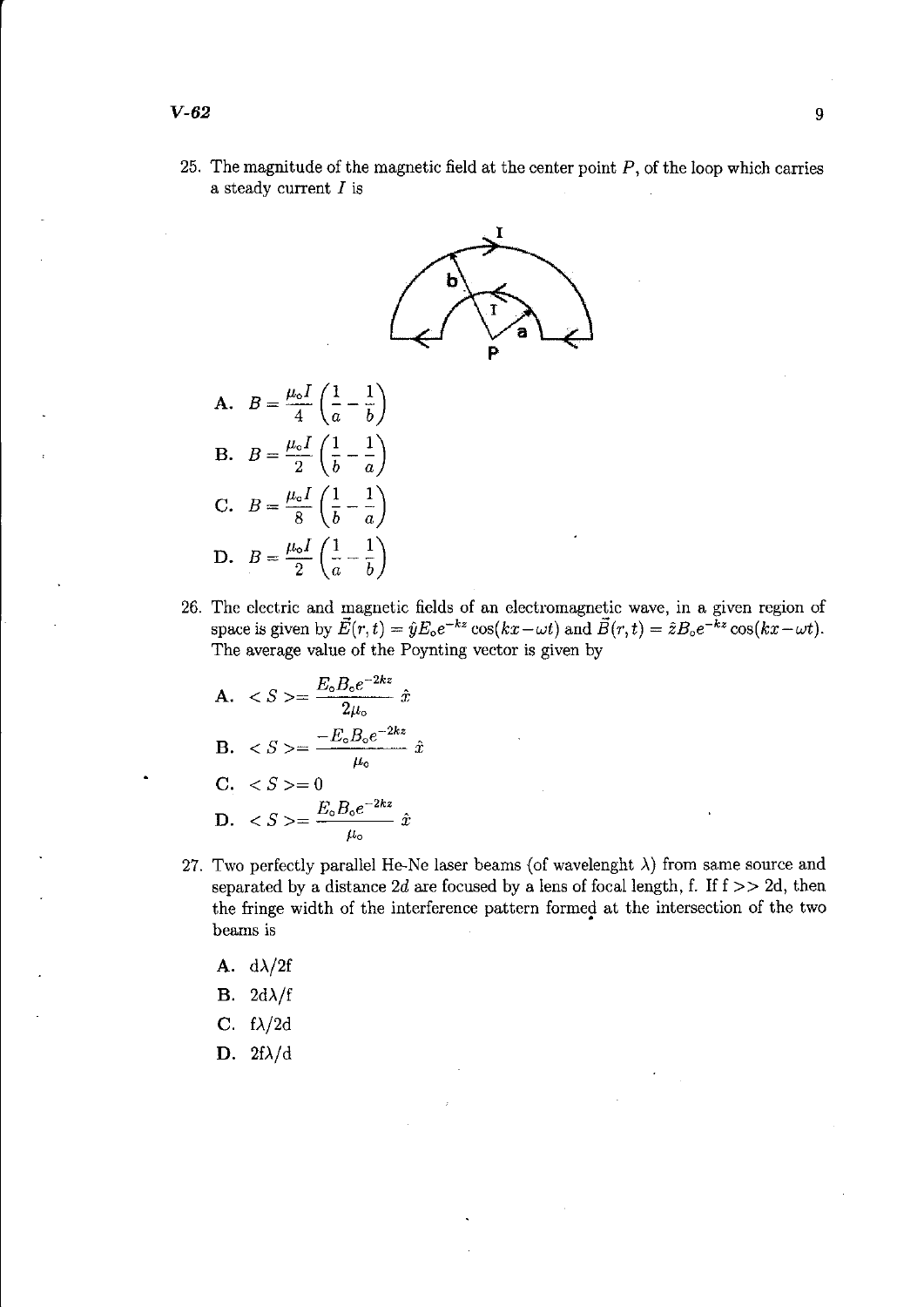r

28. Consider the Hamiltonian  $H = \frac{p^2}{2m} + V(x)$  in usual notation, where

$$
V(x) = \begin{cases} V_{\circ} & \text{for } |x| < L/2 \\ 0 & \text{for } |x| \ge L/2 \end{cases}
$$

In the limit  $V_0L$ =constant but  $|V_0| \to \infty$  and  $L \to 0$ , which of the following is true?

- A. There is no bound state for both  $V_0 \to \infty$  and  $V_0 \to -\infty$ .
- **B.** There is one bound state for  $V_0 \rightarrow -\infty$ .
- C. There are infinitely many bound states for  $V_0 \rightarrow -\infty$ .
- **D.** There is one bound state for  $V_0 \to \infty$ .
- 29. If  $\hat{A}$  and  $\hat{B}$  are two Hermitian operators which do not have common eigenvectors, then which of the following is true?
	- **A.**  $[\hat{A}, \hat{B}] = \hat{C}$ , where  $\hat{C}$  is a Hermitian operator
	- **B.**  $[\hat{A}, \hat{B}] = 0$
	- **C.**  $\hat{A}$ ,  $\hat{B} = i\hat{C}$ , where  $\hat{C}$  is a Hermitian operator
	- **D.** Information provided is insufficient to comment on the operator  $[\hat{A}, \hat{B}]$
- 30. A particle of mass m is moving under the influence of a central force. If  $L_x, L_y$ are the x and y components respectively, of angular momentum and  $P_z$  is the z component of the linear momentum of the particle, then  $[L_x, [L_y, P_z]] + [L_y, [P_z, L_x]]$  is
	- A. zero always
	- B. need not always be zero
	- C. never zero
	- D. undetermined as the given information is insufficient to evaluate the sum of the commutators in question
- 31. Given  $Q = aq + bp$  and  $P = cq + dp$  and the transformation from  $(q, p)$  to  $(Q, P)$  is a canonical transformation, the condition satisfied by the constants *a,* b, c and d is
	- A.  $ad + bc = 1$
	- **B.**  $ad-bc=1$
	- C.  $ac bd = 1$
	- **D.**  $ac + bd = 1$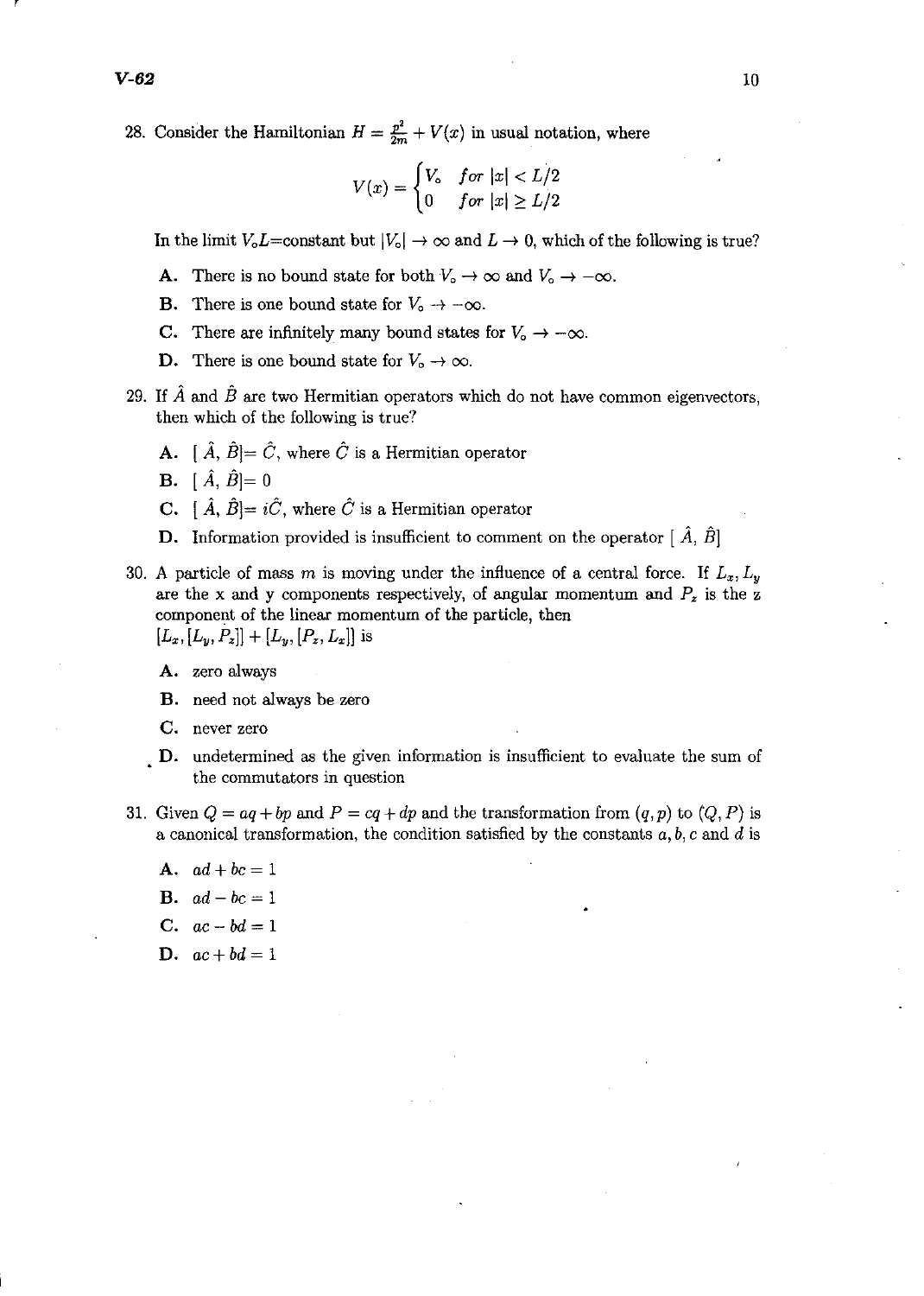- 32. The Lagrangian for a mechanical system is given as  $\mathcal{L} = A(\frac{dx}{dt})^2 Bx^4$  where *A* and *B* are positive constants. The energy of this system is
	- A. always zero
	- B. always positive
	- C. always negative
	- D. need not be positive always
- 33. Which among these nuclei is the most stable:  ${}^{12}_{6}C, {}^{17}_{8}$  $\frac{41}{20}Ca$ ,  $\frac{208}{82}Pb$ 
	- A.  $^{12}_{6}C$
	- **B.**  $^{17}_{8}O$
	- C.  $^{41}_{20}Ca$
	- D.  $^{208}_{82}Pb$
- 34. Particle *A* with mass  $m_A$  at rest, decays to particle *B* of rest mass  $m_B$  through  $A \rightarrow B + \gamma$  transition. The (relativistic) energy of the outgoing particle *B* is

A. 
$$
\frac{1}{2}m_A c^2
$$
  
\nB. 
$$
\left(\frac{m_A^2 - m_B^2}{2m_A}\right) c^2
$$
  
\nC. 
$$
\left(\frac{m_A^2 + m_B^2}{2m_A}\right) c^2
$$
  
\nD. 
$$
\left(\frac{m_A + m_B}{2}\right) c^2
$$

- 35. A system is coupled to a heat bath maintained at temperature T. The system has three energy levels  $E_a$ ,  $E_b$  and  $E_c$  corresponding to energies 0,  $k_B$ T and  $2k_B$ T respectively. The probability of finding the system in energy level  $E_a$  is
	- A. 1 **B.**  $e^{-2}/(1+e^{-1}+e^{-2})$
	- C. *l/e*
	- D.  $e^2/(1+e+e^2)$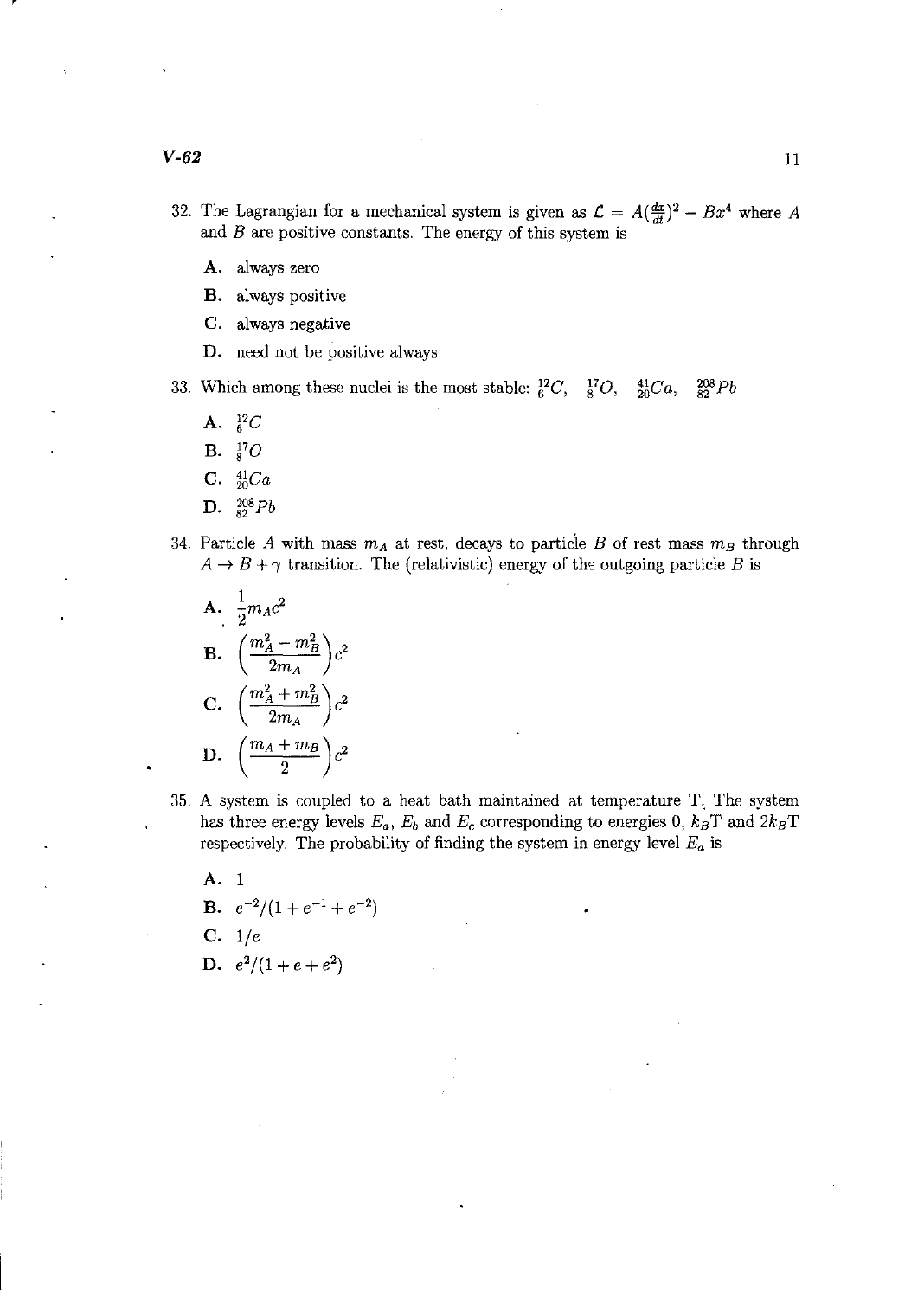- 36. If  $C_p$  and  $C_v$  are molar specific heats at constant pressure and at constant volume for a gas respectively, which of the following statements is true about  $C_p$  and  $C_v$ .  $(R$  is universal gas constant)
	- A.  $C_p C_v = R$  for any gas
	- **B.**  $C_p > C_v$  for any gas and  $C_p C_v = R$  for ideal gases
	- C.  $C_p > C_v$  for ideal gases but  $C_p C_v$  need not be R
	- D.  $C_p = C_v$  for ideal gases
- 37. If energy (E) and Bloch momentum  $(\hbar \vec{k})$  of a charge-carrier are related as  $E = E_o[1 - \cos(ka)]/2$  in one-dimensional lattice of lattice constant *a* (for  $-\pi \leq ka \leq \pi$  and where  $E_o$  is a constant), then the effective mass  $m^*$  of the charge carrier at  $k \to \pi/a$  would be
	- A.  $-\hbar^2/(E_o a^2)$
	- $B. -2\hbar^2/(E_0 a^2)$
	- C.  $\hbar^2/(E_0 a^2)$
	- D.  $2\hbar^2/(E_o a^2)$
- 38. X-ray of wavelength  $\lambda$  is reflected from crystal plane (220) of an *fcc* lattice with the Bragg angle *450* for the first order diffraction. Then the lattice parameter is
	- $A. \lambda$
	- **B.**  $2\lambda$
	- $C. \ \ 3\lambda$
	- D.  $4\lambda$



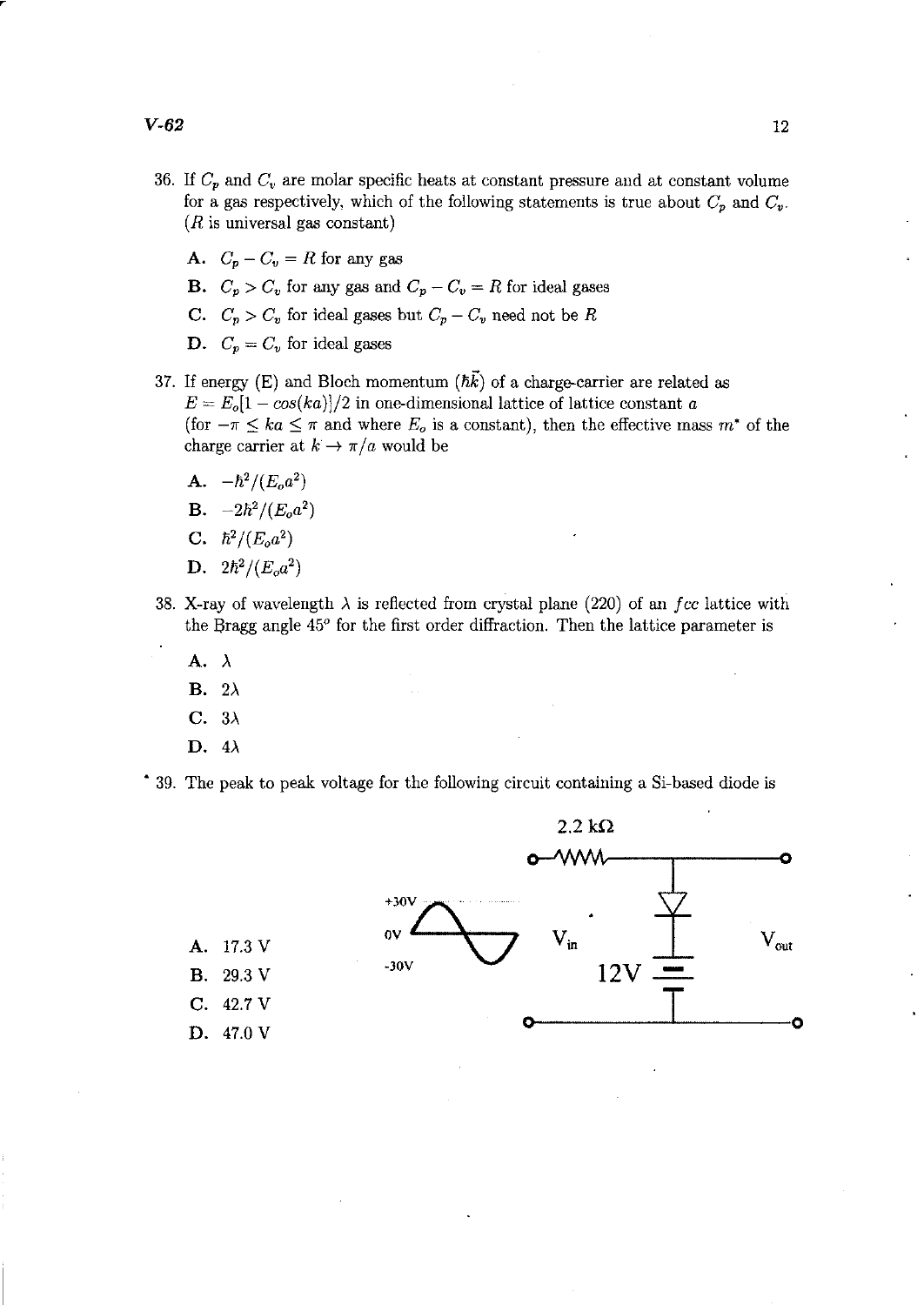40. The operating point (Q) of the npn transistor circuit shown below is (consider  $\beta_{DC}$ = 100 and neglect input resistance at the base)



- A. (2.11 V, 5.26 mA) **B.** (8.20 V, 1.20 mA) C.  $(0.00 \text{ V}, 5.26 \text{ mA})$
- D. (2.11 V, 0.00 mA)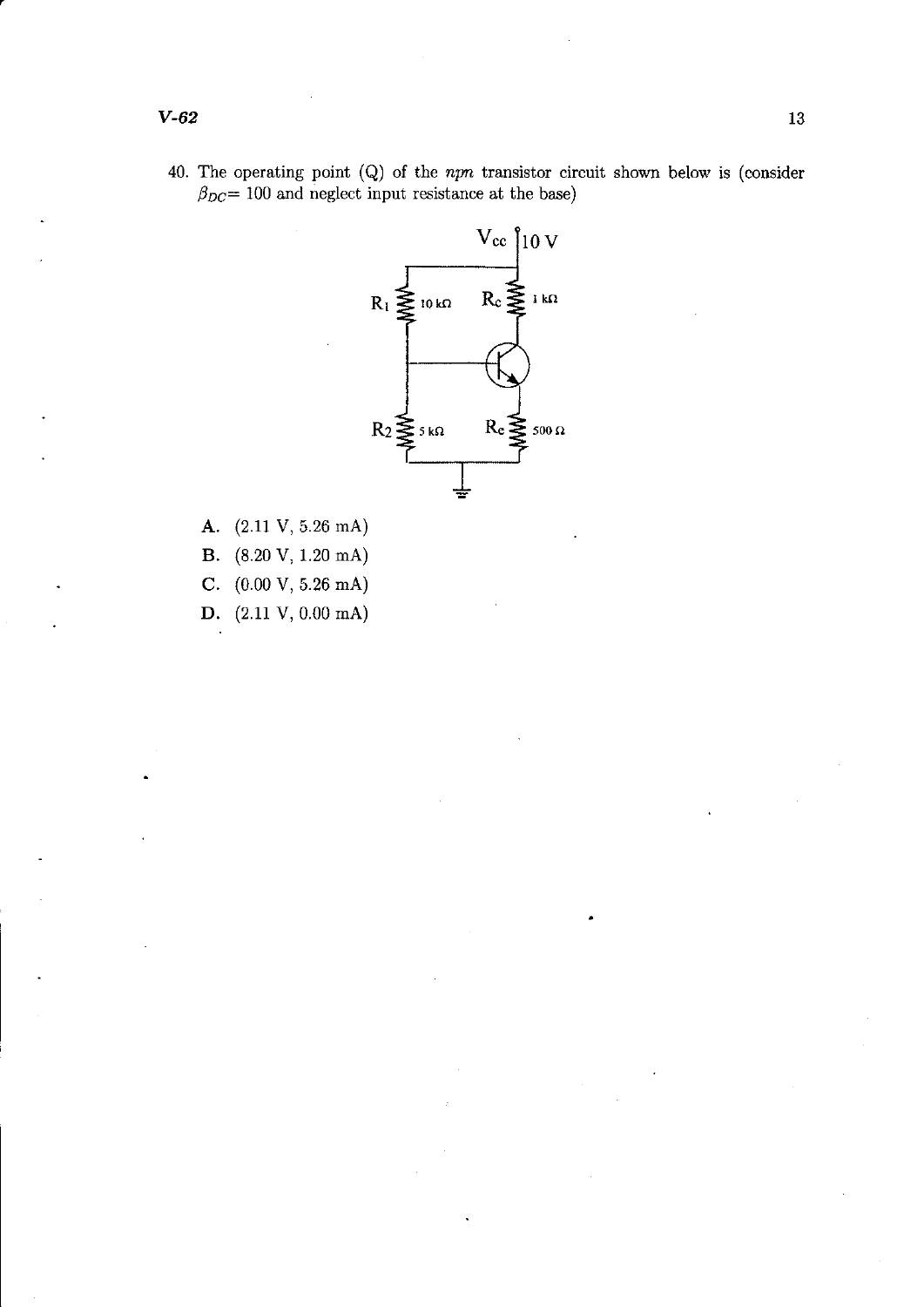r

## THIS PAGE IS FOR ROUGH WORK ONLY